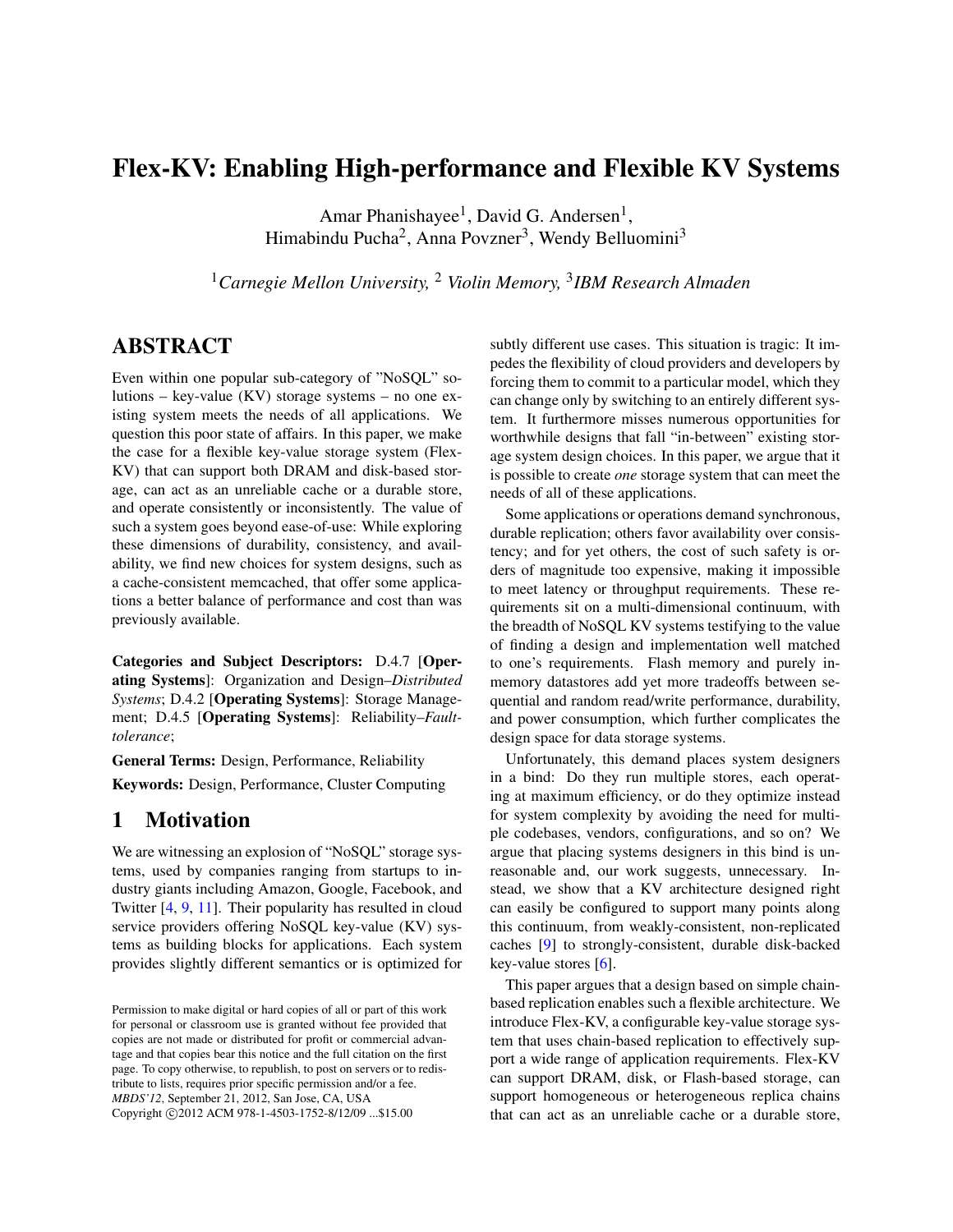and can trade strong data consistency for higher performance by varying the communication protocols between the replicas in the chain and selecting the query replica. The value of such a system goes beyond ease-of-use: While exploring these dimensions of durability, consistency, and availability, we find new choices for system designs supported by replica chains, such as a cacheconsistent memcached, that offer some applications a better balance of performance and cost than was previously available. The schemes and preliminary results we discuss in this paper use a simple hash-style key-value system, but we believe that core design ideas apply to other storage systems as well.

### 2 KV Design Space

Systems designers today must pick a particular implementation to meet their application's needs. Current keyvalue systems differ in three major ways:

Durability What happens to data when the entire KV system is rebooted? Many key-value systems are used as a DRAM *cache* backed by relational databases or storage systems, e.g., the popular *memcached* system. On a cache miss, data is fetched from the backend and is then cached in the key-value system for future use. Updates (puts and deletes) are committed to the backend storage to guarantee data durability.

Other key-value systems act as the primary persistent store without a backend database, e.g., *MemcacheDB* or Redis [\[13\]](#page-5-4). There exist important differences in what data these systems may lose upon failures: Some sacrifice performance to write data synchronously to disk, and others favor a higher-performing asynchronous model.

Consistency Some applications may tolerate trading consistency semantics for performance and availability, e.g. Dynamo [\[4\]](#page-5-0). A strongly consistent system has the same value across replicas for all keys. Weakly consistent systems allow replicas to return older or different values for any key. For notational clarity, we permit a strongly consistent system that does not guarantee durability, in the face of failures, to either return "failure" or an older value for a key, *if* it correctly informs the client that the value is stale.

Availability in the presence of failures Failures affect data recoverability, system response time, and throughput. We classify availability as:

- 1. Data Availability (DA): What fraction of nodes can fail before data loss, with a given replication factor?
- 2. Performance Availability (PA): On a failure, how long does it take until performance is back to that when there were no failures?

### 2.1 Example: A Memory-efficient Configuration

Existing KV caches offer two extreme options: nonreplicated configurations are memory efficient but suffer from poor performance availability; in-memory replicated schemes have higher memory overhead but better performance availability. To bridge this extereme divide, we propose a new design choice: A DRAM-based keyvalue store that provides high *performance availability* in the face of failures without the memory overhead of the simple replication strategies used today.

Sites such as LiveJournal, Facebook, and Twitter use *memcached* to support a read-mostly workload of millions of page views every day. Because of the huge performance gap between the cache (100,000s of queries per second) and the backing database (1,000s of queries per second), they devote terabytes of DRAM so that nearly all queries are served from cache. Writes invalidate entries in *memcached*, and directly update the database for persistence. Subsequent queries are then cached in *memcached* after being fetched from the database.

The large gap between cache and DB performance means that a cache node failure imposes a sudden high load on the backend database—higher than it can handle, degrading performance or even causing an entire site failure [\[12\]](#page-5-5). These sites require high *performanceavailability*: they must continue to serve queries at inmemory speeds in the presence of failures.

Non-replicated and in-memory replicated systems offer two extreme options, with trade-offs between recovery time and memory overhead, shown as the "M", "M-M", and "M-M-M" configurations in Figure [1.](#page-2-0) Inmemory replication, supported by systems such as memcached [\[8\]](#page-5-6), repcached, and Gear6 [\[5\]](#page-5-7), improves performance availability at the cost of at least twice as much DRAM, already measured in terabytes. The nonreplicated system suffers long recovery time because it must read all data into cache from the backend database, potentially requiring random reads from disk.

Disk-backed cache with fast restore (M–D). Instead of naively replicating in-memory, an alternate design logs updates to disk on the replica ("M-D" configurations in Figure [1\)](#page-2-0). If the primary fails, the system can rapidly stream the logged cache contents from disk to memory. Synchronous updates can be sped up by buffering updates at the replica before flushing them to disk asynchronously, giving rise to the variant  $M-(M_b \dots D)$ – a mechanism used in RAMCloud  $[10]$ . Alternatively, when used merely as a cache, it is acceptable to lose a small recent window of writes, and so updates can be propagated asynchronously to the disk replicas. To avoid inconsistency, however, it is necessary to synchronously invalidate entries on the replica (in-memory for speed).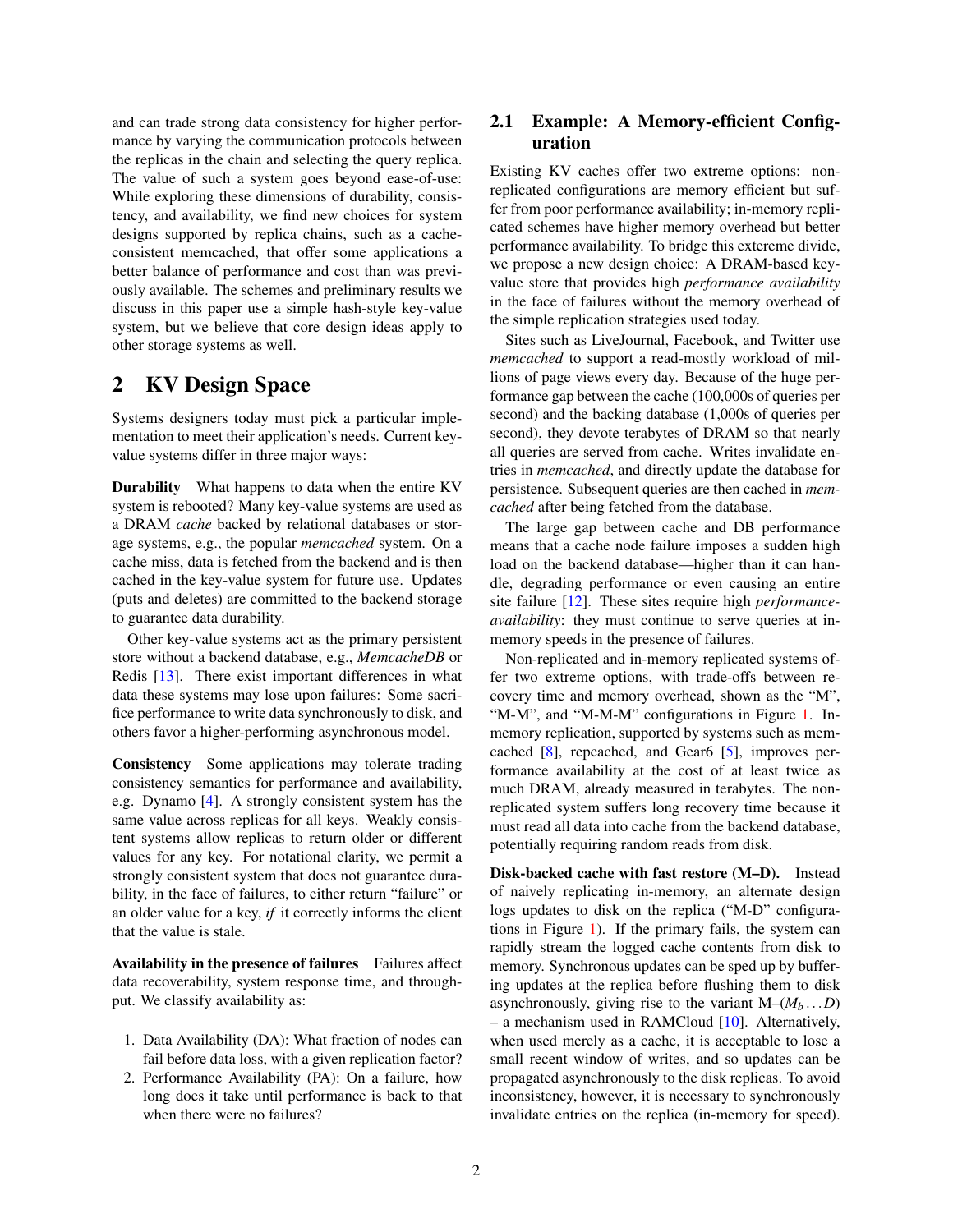This combination is memory efficient while still serving both reads and writes at memory speeds – a cache consistent memcache.

<span id="page-2-0"></span>

Figure 1: Disk backed replicas offer better tradeoffs between memory overhead and performance availability compared to options available today.

# 3 Flex-KV – A Flexible KV System

To implement all the configurations described in the previous section, a KV architecture must be able to: support heterogeneous replicas (e.g., disk, Flash, memory, etc.); direct queries and inserts appropriately (e.g., both queries and inserts to the in-memory replica for high performance, or queries to the tail and updates to the head for strong consistency); send invalidations and updates as configured; flexibly choose whether to send them synchronously or asynchronously; and optionally consult an invalidation table while applying updates on recovery.

Chain-based replication provides an effective mechanism to implement these options. Flex-KV uses replica chains on a consistent hashing ring. Consistent hashing with virtual nodes balances load across the backends and reduces repair time when nodes fail or new nodes join the system. Our prior work, FAWN-KV [\[1\]](#page-5-9), uses a similar approach, but it supports only synchronous, durable, and consistent updates to Flash-based replicas, while routing queries to the tail of a replica chain. Flex-KV supports the range of application requirements, listed in the previous section, by supporting:

Replica types: Flex-KV supports different replica types that expose a common storage interface; examples include in-memory replicas (M), disk based logs (D) and buffered logs  $(M_b \dots D)$ . Flex-KV supports the addition of new datastores as long as they adhere to the storage interface. On each node, it is easy to combine different types of datastores by chaining their interfaces together, as is done in Anvil [\[7\]](#page-5-10). All update operations in Flex-KV are log-structured thereby ensuring high performance on different storage devices.

<span id="page-2-1"></span>

Figure 2: Three options for propagating updates through a chain of replicas.

Heterogeneous replica chains: Chaining of replicas [\[15\]](#page-5-11) provides the basis for a variety of system options (e.g., creating M–D replica chains). Figure [2](#page-2-1) shows several example configurations. Updates arrive at the head of the chain and propagate through the chain to the tail, as in chain replication. Unlike conventional chain replication where queries are served by the tail of the chain, Flex-KV allows queries to go to different nodes in each replica chain. For example a high-performance configuration may wish to direct reads and writes to a memory based replica. This flexibility "breaks" the simple structure of chain replication to also support a more conventional primary-backup replication style. Supporting synchronous insertions with read-from-head behavior requires more flexible configuration of when nodes will respond to queries they have already processed, marking un-acknowledged but received writes as tentative. Flex-KV hides the work of allocating replicas and managing the topology, and separates these functions from, e.g., the implementation of the replica's per-node storage.

Flexible update "plumbing" between replicas: The system separates update propagation and invalidation, and allows each to be delivered synchronously or asynchronously. We examine three ways to "plumb" replicas together. Key to these options are the ability to add asynchrony between purely memory-based replicas and disk replicas, to allow the system to operate with memory latency, not disk latency. Flex-KV can send updates using:

• Synchronous Updates (SU): Figure  $2(a)$  $2(a)$  shows synchronous update propagation through a chain, creating three consistent replicas. Updates succeed only if all replicas are updated.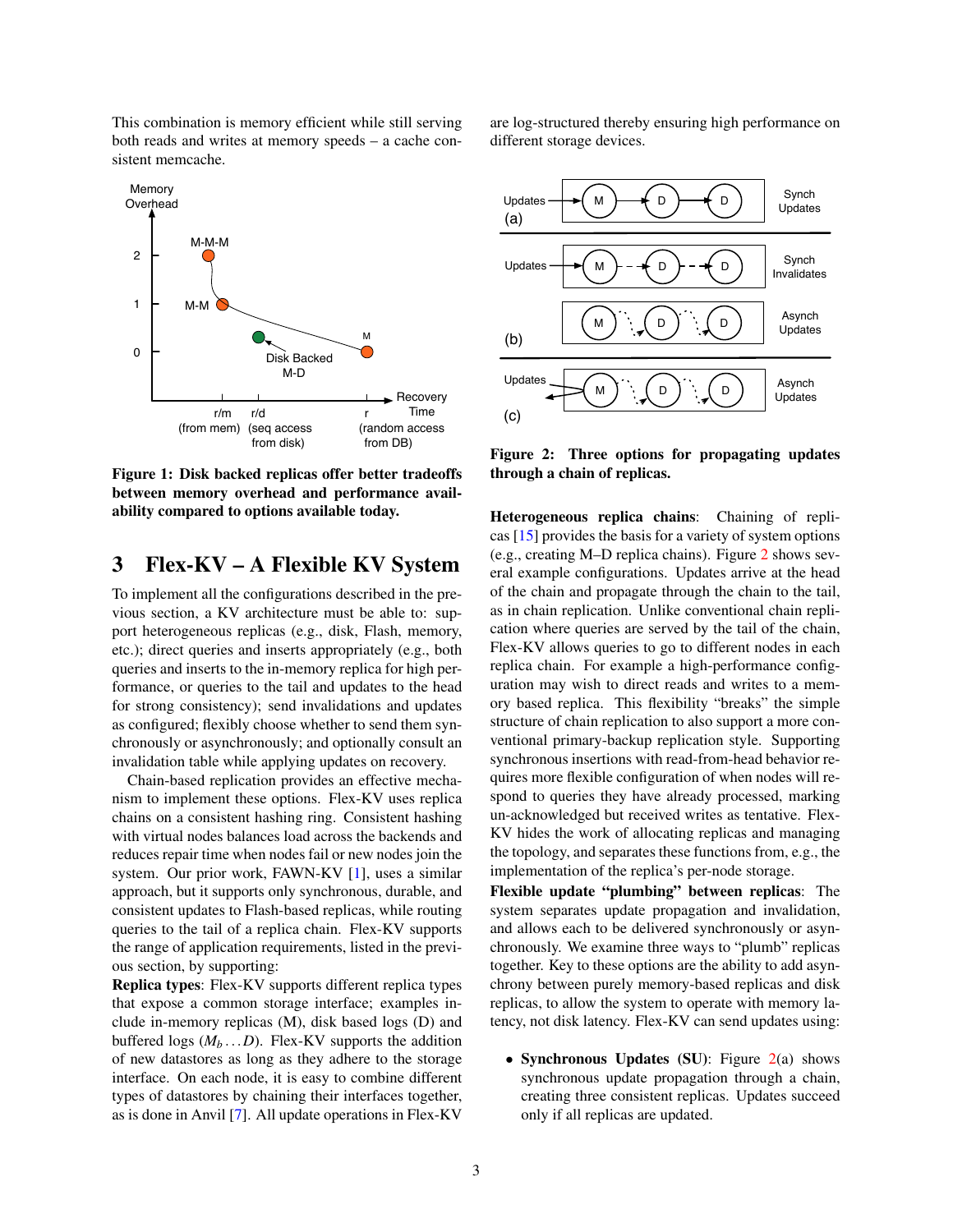- Asynchronous Updates with Synchronous Invalidations (AUSI): An update succeeds only if the primary commits the updated value and all secondary replicas receive invalidations (Figure [2\(](#page-2-1)b)). Secondary replicas maintain an in-memory invalidation map. Updates are sent in batches from the primary to secondary replicas. Secondary replicas can clear their invalidation map after applying a batch of updates. This scheme enables coherent memory caches that recover from disk (e.g., the example in the previous section).
- Asynchronous Updates (AU): An update succeeds if the primary replica commits the updated value. Secondary replicas receive either individual updates or a batch of updates asynchronously. (Figure  $2(c)$  $2(c)$ )

Replication factor: Flex-KV allows configuring the system with an arbitrary replication factor. Flex-KV maintains this replication factor as long as it is possible to do so. On a node addition the replication factor of the chain it joins goes up by one and it is restored by relinquishing the current tail replica. On a node failure, the replication factor of the affected chain goes down by one and it is restored by recruiting a new tail for this chain. To ensure high performance, node additions and removals are non-blocking operations.

In summary, Flex-KV supports many different keyvalue system configurations using four simple knobs (Figure [3\)](#page-3-0):

- 1. Replication Factor;
- 2. Replica Type: Memory, Disk, Flash, Buffered Log, etc.;
- 3. Update mechanism: SU, AUSI, and AU;
- 4. Query node: Replica to issue a read request to.

<span id="page-3-0"></span>

Figure 3: Flex-KV supports many different key-value system configurations using four simple knobs.

Each configuration of our Flex-KV implementation trades between durability, memory overhead, perfor-mance, and recovery time. Figure [4](#page-3-1) shows this tradeoff for five different Flex-KV configurations. In this experiment each backend node stores 15,000 KV pairs with 1KByte values. In-memory replication (M–M) uses twice as much memory as its unreplicated counterpart, but recovers instantly from a node failure. Heterogeneous replica chains (e.g., M–D) are memory efficient and recover more rapidly from node failures than an unreplicated node, and their recovery time is bound by sequential disk scan speeds. Schemes with synchronous updates (SU) are slow when they involve synchronous disk writes.

In the next two sections, we systematically vary the knobs exposed by Flex-KV (Tables [1,](#page-4-0) [2\)](#page-5-12). Each cell in those tables represents a unique KV design, to illustrate the coverage of design options provided by Flex-KV's configurability—some choices are similar to currently available point solutions, and some offer new tradeoffs.

<span id="page-3-1"></span>

Figure 4: Memory overhead, put latency, and recovery time for different key-value configurations when using Flex-KV. The size of the points indicate memory overhead: M–M uses twice as much memory as its unreplicated counterpart.

#### 3.1 Key-Value systems as *caches*

We start with KV systems with a backing database. When used with an external database, a key-value storage system (e.g., memcached) does not need to write synchronously to disk for persistence. It may, however, need replication for high *performance-availability*. Table [1](#page-4-0) compares systems constructed with different replica types and update propagation mechanisms using four metrics: Read speed, update speed, memory overhead, and performance availability.

The horizontal axis in table [1](#page-4-0) compares the results of using different plumbing between replicas. In general, synchronous updates provide consistency: A replica can fail and the data is still available in cache, but they bound the system performance to that of the slowest replica in the chain. Asynchronous updates lack consistency, but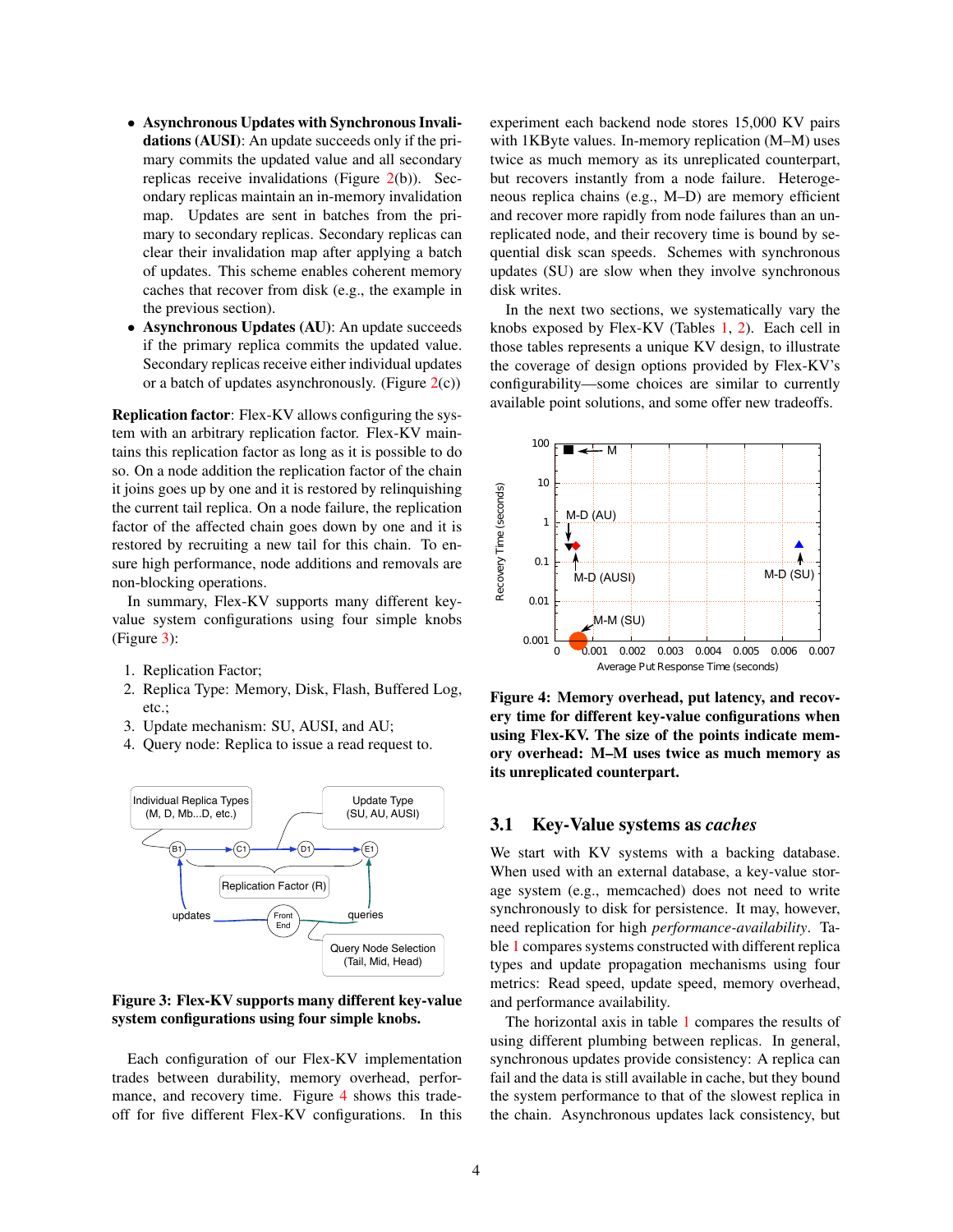<span id="page-4-0"></span>

| <b>Configuration</b>                                                                         | Synchronous Updates<br>(SU)<br><b>Consistent</b>                                                       | Async Updates, Synch Invalidations<br>(AUSI)<br><b>Consistent</b>                                           | Asynchronous Updates<br>(AU)<br><b>Weakly Consistent</b>         |
|----------------------------------------------------------------------------------------------|--------------------------------------------------------------------------------------------------------|-------------------------------------------------------------------------------------------------------------|------------------------------------------------------------------|
| <b>In-memory Replication</b><br>$M-M$<br>$+Backing Database(D)$<br><b>Memory</b> inefficient | <b>Updates:</b> Fast<br>(slower than non-replicated systems)<br>PA: Instant recovery<br>Example: Gear6 | Updates: Faster for large values<br>PA: Nearly Instant<br>(some cache misses)                               | <b>Updates: Fast</b><br>PA: Instant<br>Example: repeached $[14]$ |
| Disk backed cache<br>$M-D$<br>$+Backing Database(D)$<br><b>Memory</b> efficient              | Updates: Slow due to disk flush at replica<br>(buffer for speed: $M-(M_hD)$ )<br>PA: Disk scan         | Updates: Faster for large values<br>(quick in-memory invalidations)<br>PA: Disk scan<br>(some cache misses) | <b>Updates: Fast</b><br>PA: Disk scan                            |

Table 1: KV configurations with a backing database providing durability. We show configurations with one secondary replica, but the characteristics hold true for similar configurations with *n* secondary replicas.

allow the system to perform at the speed of the fastest replica. AUSI updates provide consistency without dataloss, and decouple performance, making them the best choice when acting as a cache.

Durability: A backing database in all configurations ensures data durability across the board.

Memory overhead: All configurations with in-memory replication have high overhead. M–D configurations with synchronous invalidations need only store invalidations in memory, and so their overhead is determined by the frequency of the asynchronous updates and the workload's update rate.

Update performance: Asynchronous updates are faster than synchronous updates, but this speed advantage also depends on the write cost at the next replica; even memory-to-memory replicas may be faster using AUSI updates if the updates are large. Disk-based replicas benefit more from asynchrony.

Performance Availability (PA): Configurations with both SU and AU recover almost instantaneously on failure. M–M recovers almost instantaneously. M–D is slower than M–M but is still much faster than random queries to the backing DB. The reason these configurations are not as rapid as M–M during recovery is because M–D involves a sequential scan of the log on the disk. The performance availability of configurations with AUSI are sightly worse than the corresponding configurations of SU or AU, because they involve applying invalidations and might incur cache misses for accesses of those key-value pairs that are invalidated. Figure [4,](#page-3-1) for example, shows the best case recovery time for the AUSI scheme where there are hardly any cache misses on recovery.

#### 3.2 Key-Value systems as *stores*

Without a backing DB, most configurations retain the same properties, with one crucial difference: Durability. Configurations using only DRAM are not durable (Table [2\)](#page-5-12), but neither does a configuration with a disk replica guarantee durability: In the table, only configurations with synchronous disk writes, either by starting with a disk, e.g., D–D, or using SU propagation to disk, e.g., M–D, are fully durable.

Configurations using AU and AUSI schemes with a disk replica have *window loss durability*: the system might have an older version of the value for some key, or no value at all, if there is a failure of a primary before updates are propagated to replicas. AUSI invalidations only provide *correct* durability if the invalidations are written synchronously to disk; this does not matter in the cache case, because if both the memory and disk replica fail, the system can recover from the database with some loss of performance. Configurations using AUSI can inform clients that the system lacks the latest update in case of such a failure. Using fully asynchronous updates risks undetected inconsistency.

Window loss durability may suffice for situations in which rare instance of stale data *could* be acceptable, e.g., for data such as web counters or "last visitors" lists, but where complete data loss over all time would not.

### 4 A Flexible Future

A first question our work raises is how users of storage systems should choose a configuration. Although orthogonal to the arguments of this paper, this question needs to be addressed in the future, not only for Flex-KV, but also for storage systems that provide different guarantees and tradeoffs at large.

A second important future question is how to extend